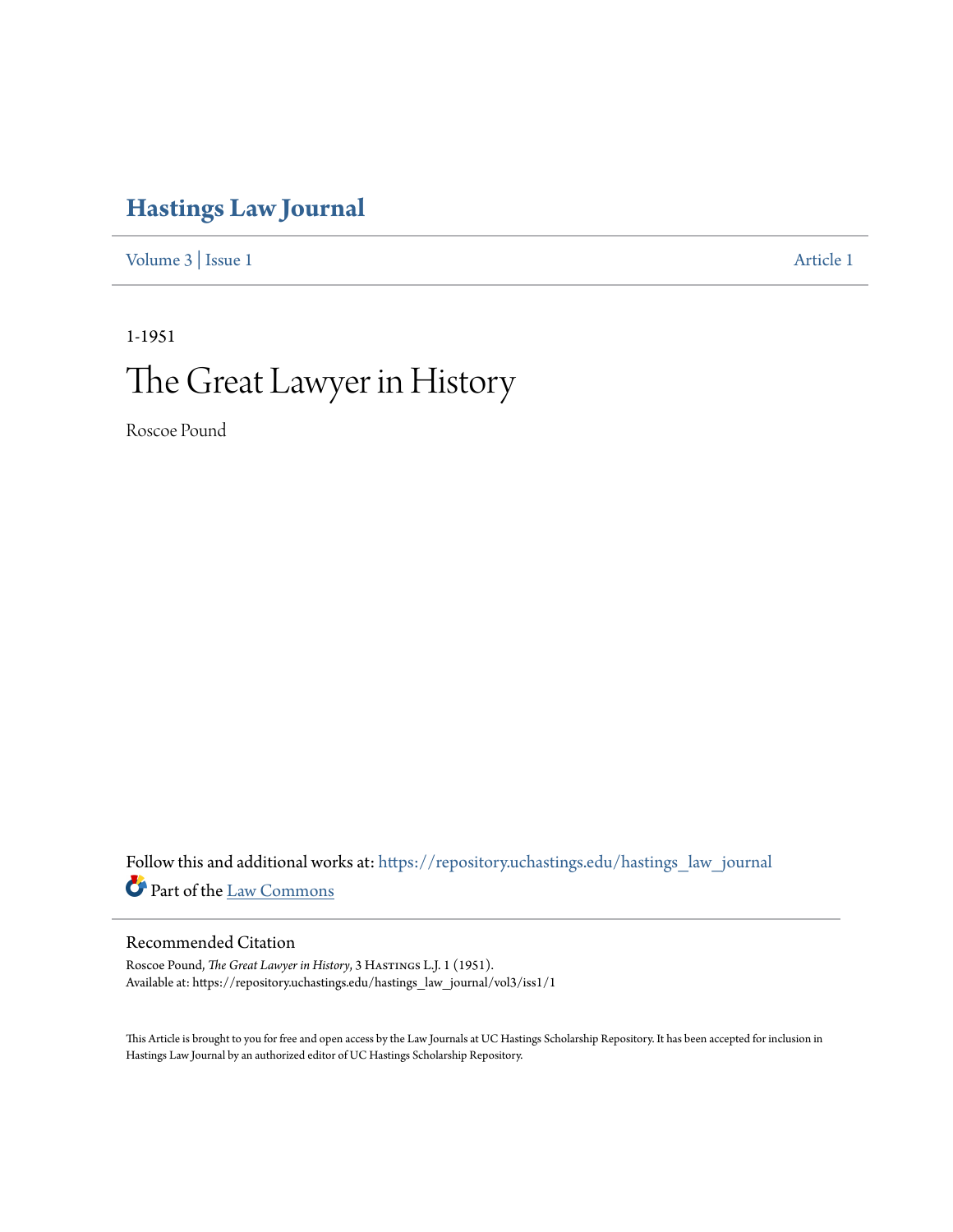### **THE GREAT LAWYER IN HISTORY**

#### By ROSCOE **POUND**

#### *Law School, University of California,* Los Angeles

We do not go far amiss in calling the nineteenth century the century of history. Men's minds were fascinated by the idea of evolution and history was a record of evolution. Hegel's Philosophy of History, that history recorded the process of self-realization of an idea, was a theory of evolution. But Spencer's Positivism also was made the basis of a universal theory of evolution. Every freshman, when I was a student in college, began his daily or weekly theme "History Teaches." No one doubted that history was a teacher and we were no less confident that we knew just what history taught.

In such a time the interpretation of history was something fundamental. **All** things were to be understood through their history. But the history itself had to be understood. It was not a mere narrative of unrelated sequences of unrelated single events. There was in one view an idea unfolding or realizing itself in the sequence of events, or, in another view, there was a process of evolution from one thing to another thing through successive events following some law discovered by observation and verified by further observation. When men thought thus, and they continued so to think well into the present century, history of philosophy stood for philosophy and interpretation of legal history was the living part of philosophy of law.

But in a way interpretation of history is as old as philosophy-as old as reflection on the nature of things. *Natura* meant coming into being, and how and why things come into being was thought about and written about long before Greek philosophers built upon it the foundations of what we now know as philosophy and science. Religious interpretation of history may be seen in the Book of Daniel. All this, however, was before history came into what in the last century we felt to be its own in the hey-day of evolution. Interpretation of history was in a large sense interpretation of evolution. It got its full development in Hegel's Philosophy of History as a theory of the evolutionary sequence of events in the self realizing of a causal idea.

Until Hegel so far as there was a generally employed interpretation of history it was a great-man interpretation. History was a record of the achievements of great men. It told us of the work of great rulers, great soldiers, great law makers, great inventors, even great artists and great writers, the sum of whose creative activities was to be. seen in civilization as it was developed. Hegel replaced this great-man interpretation by an interpretation in terms of an idea-either an ethical idealistic or a political idealistic interpretation of history as the unfolding or progressive realizing of an idea on one side ethical, on another side political. This held the ground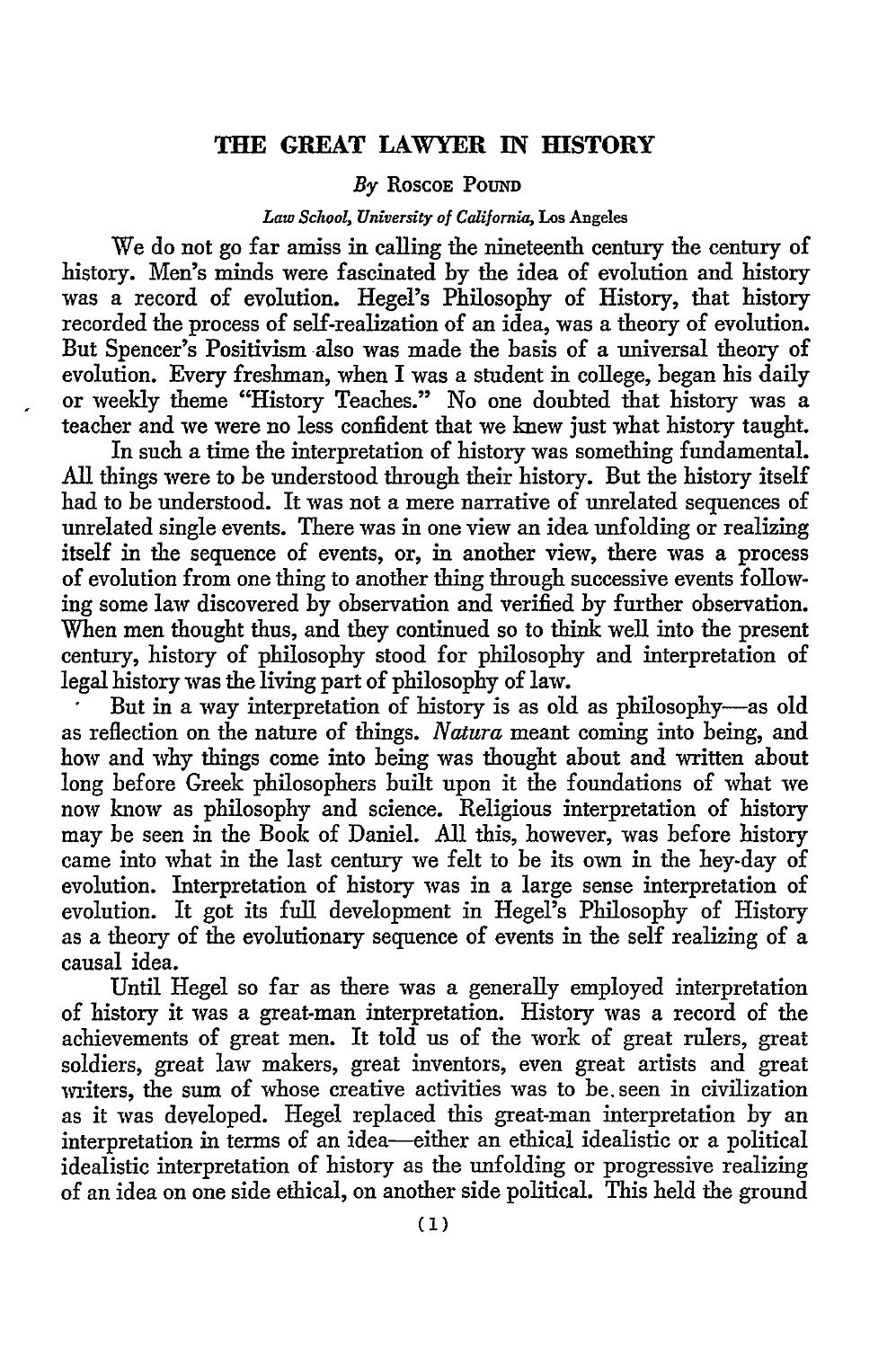for the most part in the nineteenth century, although other interpretations came to be urged. Some were idealistic, e.g., religious or economic (in terms of an economic idea), and some materialistic, e.g., geographical or mechanical economic. In the present century Hegel's interpretation, and idealistic interpretations following his method, have given way to different forms of economic interpretation, beginning with Marx, or psychological interpretation, based largely on Freud, or to rejection of interpretation, thinking of unique series of events or even of unique, disconnected single events. A monumental history of English law written from this standpoint was aptly described by Mr. Justice Frankfurter as postulating that all facts were created free and equal.

Even if it is not a universal solvent we cannot ignore interpretation of history. It may not enable us to chart with assurance the future course of events. Sometimes, I think, it tells us more about the interpreter and his generation than it does about the causes of things. For example, three historians have interpreted the rise and downfall of the Athenian Empire. Thucydides in the era of the great Greek tragedian interpreted it in terms of a tragedy. The tragedian portrayed the rise, prosperity, arrogance and fall of his hero. Thucydides tells of the rise, prosperity, arrogance and fall of Athens. In the nineteenth century, in the hey-day of the liberal party in England, Grote told the story in terms of his time. To him the story was one of the rise and fall of the Athenian democracy in a struggle with oligarchy and later with despotism. In the present century, in the time of the rise and hegemony of the Labor Party in England, the story has been sketched for us by Gilbert Murray. He sees instead a struggle of the Athenian workingman to raise and maintain their standard of living.

It is said that an optician, troubled, as most of us are, by Turner's later pictures which to the ordinary observer seem great unformed splashes of color, bethought himself that the artist in his later years had developed an astigmatism and made a study of how the paintings must have looked to the defective vision of the painter. Accordingly he worked out a formula and had a pair of spectacles made through which the pictures take on the aspect they had to the artist and reveal something understandable. In like manner much depends upon the spectacles through which we look at a bit of history.

But, as I said above, we cannot ignore interpretations of history. As Mr. Justice Holmes put it, historical continuity is not a duty, it is a necessity. In law the experience which we develop by reason is given us in history, and the reason with which we supplement experience is tested by further experience and puts us back in the path of history. How we look at this path and the meaning we give it exerts a decisive influence upon the context and the application of the body of authoritative models or patterns of decision which we call law. This is brought out clearly if we compare recorded experience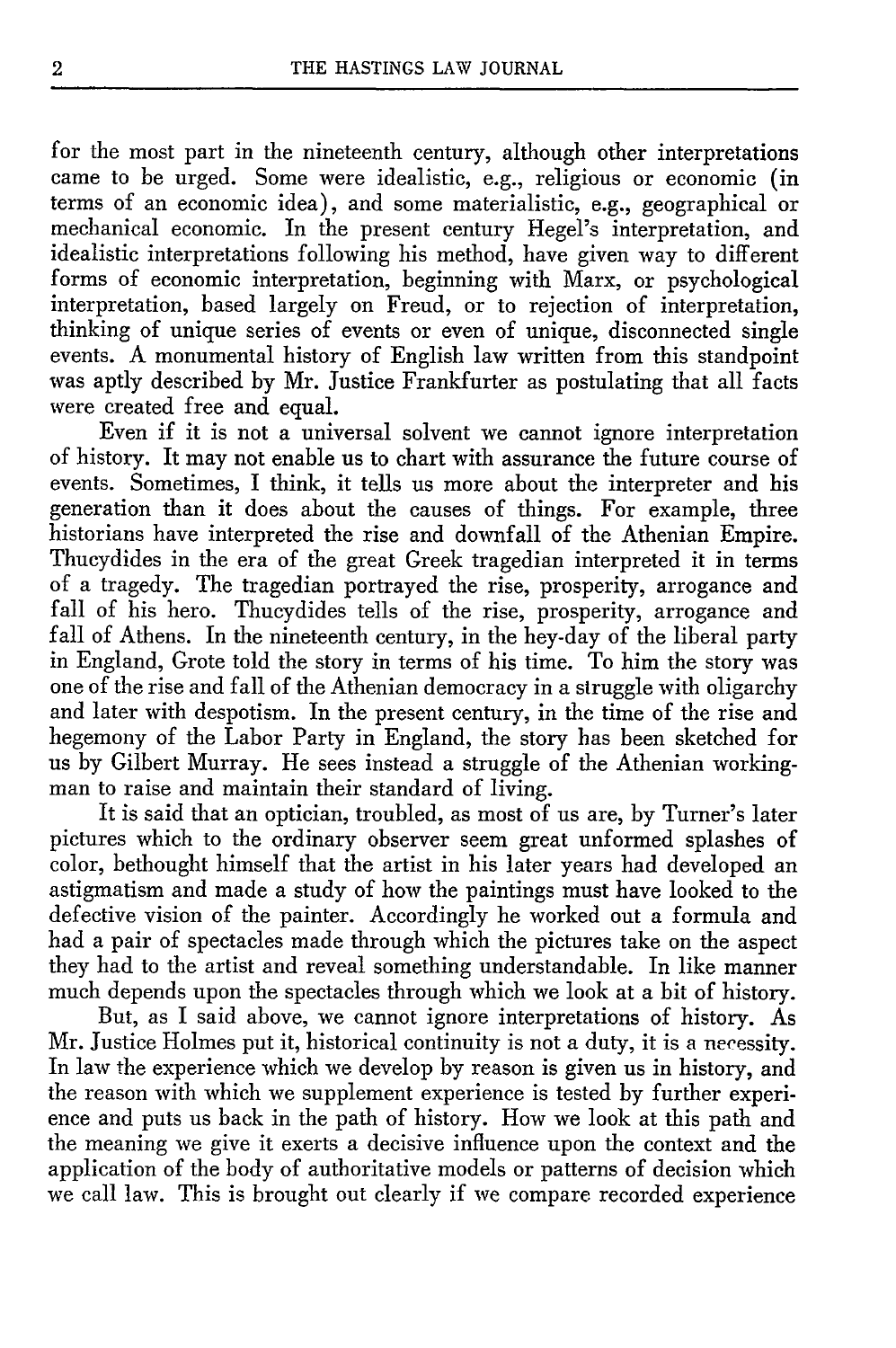of the administration of justice in the common law courts as it looked to Blackstone in the eighteenth century, the age of reason, as it looked to James Coolidge Carter in the age of history, and as it looks to the juristic realists of today in an era of Marxian economic absolutism.

In the nineteenth century, in reaction from the great-man interpretation of history, the historical jurists were agreed that great lawyers were not significant factors in legal history. They were only instruments through which the idea of right or the idea of liberty realized itself in the evolution of legal institutions and legal precepts. But great lawyers could be thought of as significant instruments. With the giving up of idealistic interpretations and replacing them by mechanical economic or psychological determinist interpretation or by skeptical no-interpretations, I have begun to wonder whether we shall not have to revive the great-man interpretation. Can we not assume that great men have played a significant part in political and legal history? Can we be sure that things would have turned out as they have in five generations since independence if we had not had George Washington for our first president, to start the tradition of an American executive, Alexander Hamilton to put our national finances upon a sound basis at the outset, Thomas Jefferson to turn us from oligarchy to democracy at a crucial point in political development, Andrew Jackson to stand firm for the union when dissolution threatened, and Abraham Lincoln to guide us with wisdom and steadfast faith through the Civil War? Have things just happened? Or have they happened as they have because of the inexorable, predetermined operation of some social or economic or psychological force of which men are but playthings? Or have masterful men at crises set in action courses in which we find ourselves today?

I make no pretense to be metaphysician or historian and pretend to no competence to construct an interpretation of universal history or to argue the possibility of such an interpretation. What I do urge is that something may be said for a great-lawyer interpretation of legal history-an exposition of legal development in terms of great lawyers, law makers, judges, and jurists who have put their mark enduringly upon the law of great parts of the world.

One is tempted to begin with Roman Law, which has furnished principles, starting points for legal reasoning, modes of legal reasoning, maxims and precepts for the whole world, and tell its story in terms of Labeo, Sabinus, Julian, Ulpian, Papinian, and Paul, culminating in Justinian's Digest which is the basis of a significant Common Law of half of the world. Even if Justinian was not a maker of the codification of the matured Roman Law which bears his name, a ruler who chose Tribornian for his minister of justice, Belisarius and Narses for generals, and the architect of St. Sophia, showed a sound judgment in choosing his servants which entitles him to a conspicuous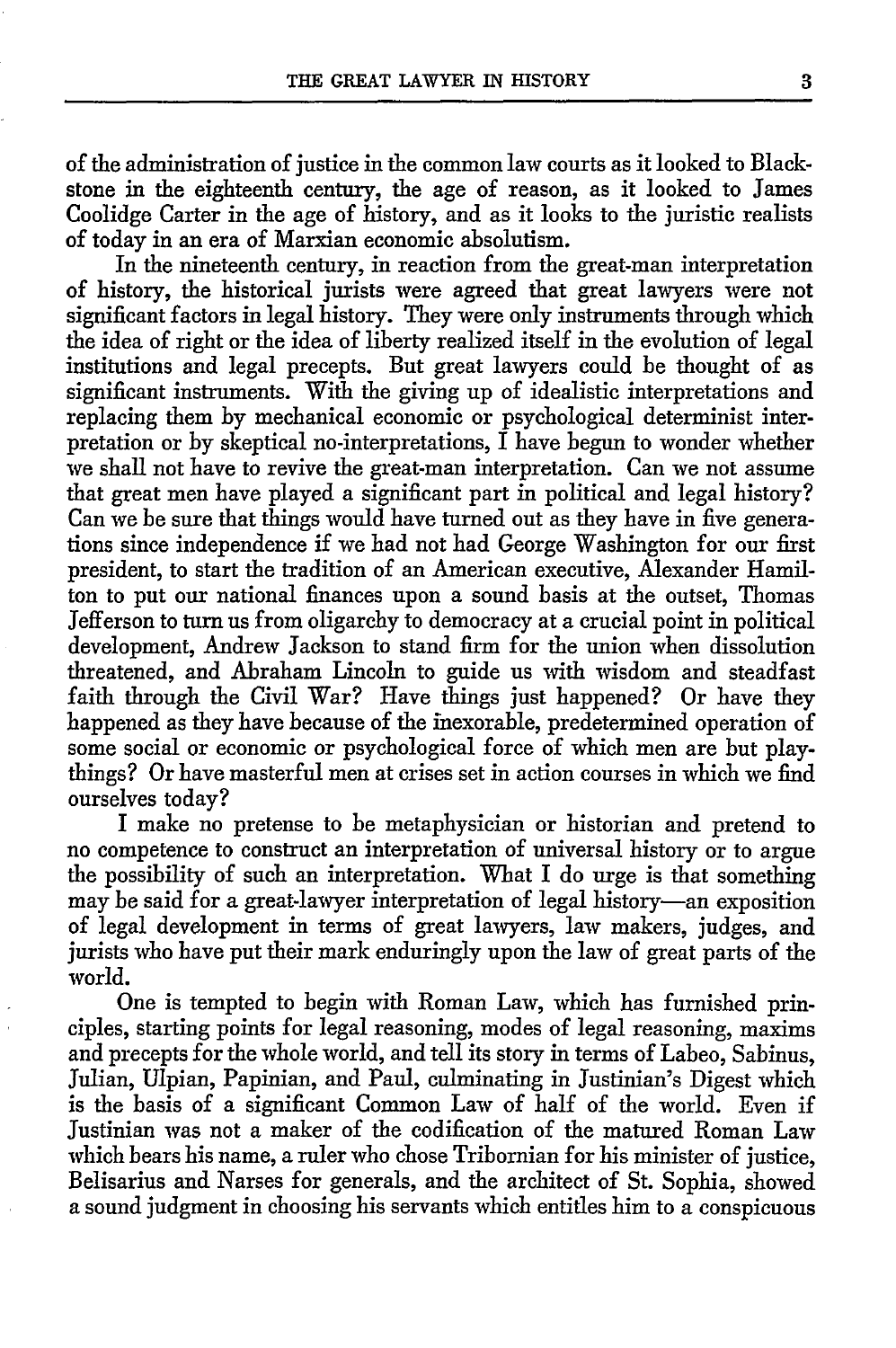place among rulers who have affected the course of history. Tribomian, as the moving spirit in the codification which long stood for the universal Civil Law of Christendom and made the writing of the classical Roman jurists a quarry for teachers and doctrinal writers from its revived study in twelfth century Italy to the present, may well claim a causal role.

Nex to Justinian's codification the Code Napoléon has stood for a form or at least a source of the law of a great part of the world for all but a century and a half. Napoleon, certainly a personality to be taken account of in all history, must have a place in legal history as the masterful ruler who made the framers of that epoch-making code complete their work and put it in force as a body of law when it was needed to mark the end of one era of legal development and beginning of another, as Justinian's Code had been in another time. Here, too, we come upon a great lawyer: For what made the code possible was the writings of Robert Joseph Pothier, law teacher and judge, who had covered the whole French Law and modem Roman Law of the eighteenth century by a series of treatises which the legal scholar cannot ignore even now. The French codification of the law as expounded by Pothier was the model of codes in Continental Europe and Latin America until the new German code took effect in 1900.

Let us turn instead to the law of the English-speaking world. The English Common Law as a system is not merely important as giving the rules of decision of causes and providing the technique of developing and applying them all but universally wherever English is spoken. It has been effective in the rest of the world in furnishing a model for guaranties of individual right against oppressive official action by bill of rights which have been coming to be set up everywhere. In both respects it owes most of its content and for the most part its very existence as one of the two major legal systems of the world of today to lawyers whom we may identify in its history, among whom a number stand out notably as leaders.

There are few phenomena in political or social history more marked than the persistence and vitality of the taught tradition of the Common Law as a system from its beginnings in the teaching of the law of the King's Courts by lawyers practicing in those courts and organized in teaching societies which still control legal education in England. In its beginnings it encountered the strongest adversary of that time, the Universal Church. The controversy between the Common Law of England administered in the King's Courts and the law of the Universal Church administered in the ecclesiastical courts was settled in favor of the Common Law four centuries before the medieval Universal Church lost its hold in England at the Reformation. Next the Common Law stood out against the reception of Roman Law, complete on the Continent in the sixteenth century. Again it contended with the rise of political absolutism in the seventeenth and eighteenth centuries, in the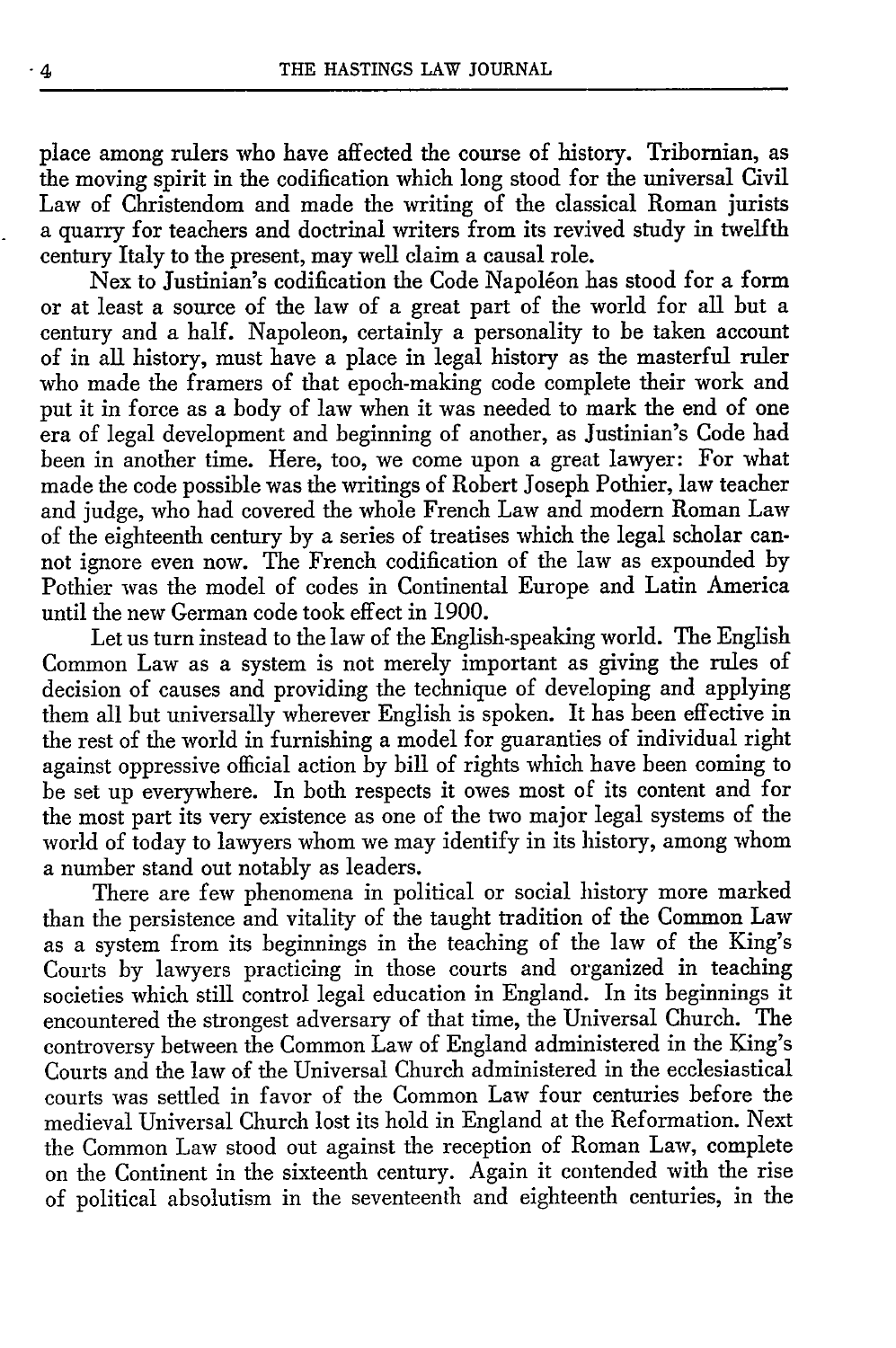contests between the courts and the crown in seventeenth century England and between Colonists and crown in eighteenth century America. Later it prevailed against political hostility to things English after the American Revolution and against hostility to law and lawyers in the depression following the Revolution. In the nineteenth century it prevailed against the competing French and Spanish Law in the formative years of many of our states, only one of six in which French law had obtained having retained it and all four of those which had been in the domain of Spanish Law having given that law up. In the twentieth century it is contending with administrative absolutism in the rise of the executive to leadership in our American polity.

At the outset of this series of struggles the Common Law held its ground against the law of the Church through the vigorous resistance of Henry II. That masterful King was by instinct, if not by training, a lawyer. The court in which he sat to administer justice in the great Hall at Westminster was so well known for the quality of justice administered that foregin rulers came there for it. We are told that in one great day his Court entertained a case between the King of Castile and the King of, Navarre. That so excellent a brand of justice was then to be had in England was due to Henry himself. In the result of his conflict with the church questions of property, of debt, and of crime were set off definitely for the courts of the state rather than for those of the church, leaving to the church courts ultimately for the chief subject of their jurisdiction, aside from the internal conduct of the church, matrimonial causes, testamentary causes, and administration of estates. But the probated will could not determine the title to real property and administration of estates had to do with personal property only.

But it was not with the church alone that the Common Law had to contend in the beginning. Local custom was administered by the assembly of the free men of the county in the county court and by the free men of the hundred in the hundred court. Also the great landlords held private courts or "hall moots" by virtue of franchises and small landlords held petty courts on their estates. Chiefly because of the better justice which the King's Courts administered as a result of Henry's innovations, his court, from which the Superior Courts of the Common Law were developed, came to prevail over the local and private courts and worked out a body of law which in its maturity went around the world. The permanent and fruitful achievements due to him are the unifying of the administration of justice in a permanent court, becoming permanent courts, of permanent, professional judges, and the "inquest" or "recognition," becoming trial by jury. These were personal achievements of a great man. The law which grew up in the Common Law Courts became so well established that it could later resist not only the reception of the Roman Law which went on elsewhere in Europe but could stand the rise of centralized absolute monarchies in the seventeenth century. So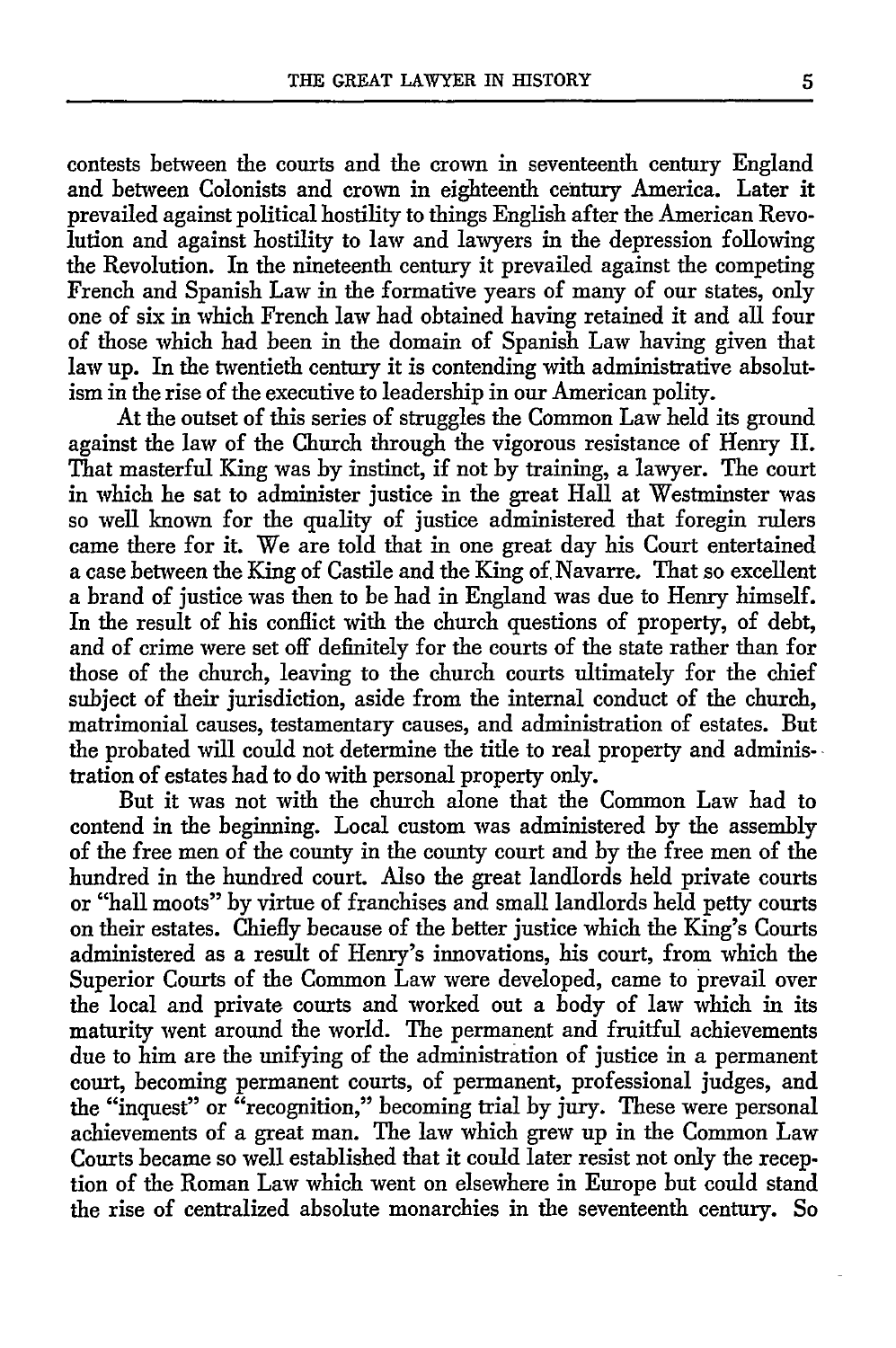strong had the Common Law become by the fourteenth century that the Court of King's Bench could tell Edward III that he could not write private letters to the sheriff directing him not to seize outlaws, and at the beginning of the sixteenth century the Court of Common Pleas could hold that Parliament could not make the King a parson in contravention of the then fundamental legal differentiation of spiritual from temporal jurisdiction.

Along with Henry II as a builder of the common law we must recognize that redoubtable champion of the supremacy of law and of legal guaranties of individual rights, Sir Edward Coke. In a time of aggressive administrative absolutism it has become a fashion to belittle the work of the oracle of the Common Law and to compare him disparagingly with Bacon, the advocate of royal absolute power as claimed and sought by the Stuarts. Coke is described by recent writers as a reactionary pedant, and malicious gossip of the days when he stood out against the attempts of James I and Charles I to become absolute personal rulers such as had come to be on the Continent, has been raked up to show him a cringing politician rather than a lawyer standing for law as the real and implacable foe of absolutism. But as the author of the Petition of Right, which stands with Magna Carta and the Declaration of Independence in the history of political liberty; as the spokesman of the judges of England who resisted the claims of James I to sit and decide cases in the Court of King's Bench; as the judge who had the temerity to tell the King that he ruled under God and the law, who was dismissed from the Chief Justiceship for steadfast adherence to the Common Law as against royal prerogative; and as a fearless advocate of the power of Parliament against both James I and Charles I, imprisoned by Charles as leader of opposition in the House of Commons he must be reckoned as a cause in Anglo-American legal history. His encyclopedic knowledge of the law, his ability, energy, courage, and unshakable will at a turning point in the legal and political history of England, put the English-speaking world in the path of constitutional as opposed to personal government.

Coke's commentary on Magna Carta and the exposition of it by Blackstone were the main reliance of Americans in the controversies which culminated in the American Revolution. His Institutes and Reports made him the oracle of the Common Law to the succeeding centuries. In Anglo-American legal history no less than in Anglo-American political history he gave content and shape to our fundamental institutions. Indeed his writings were a Bible in the formative period of American law. The charge that he was reactionary rests on his opposition to equity as it was developing in the Court of Chancery. But the equity he resisted was not the equity of Hardwicke and Eldon. It was the equity of clerical and lay Chancellors. It was the equity which Lord Ellesmere rested on a text of Deuteronomy, in which the Chancellor could rest his decree on a proposition that: "By the law of God, he that build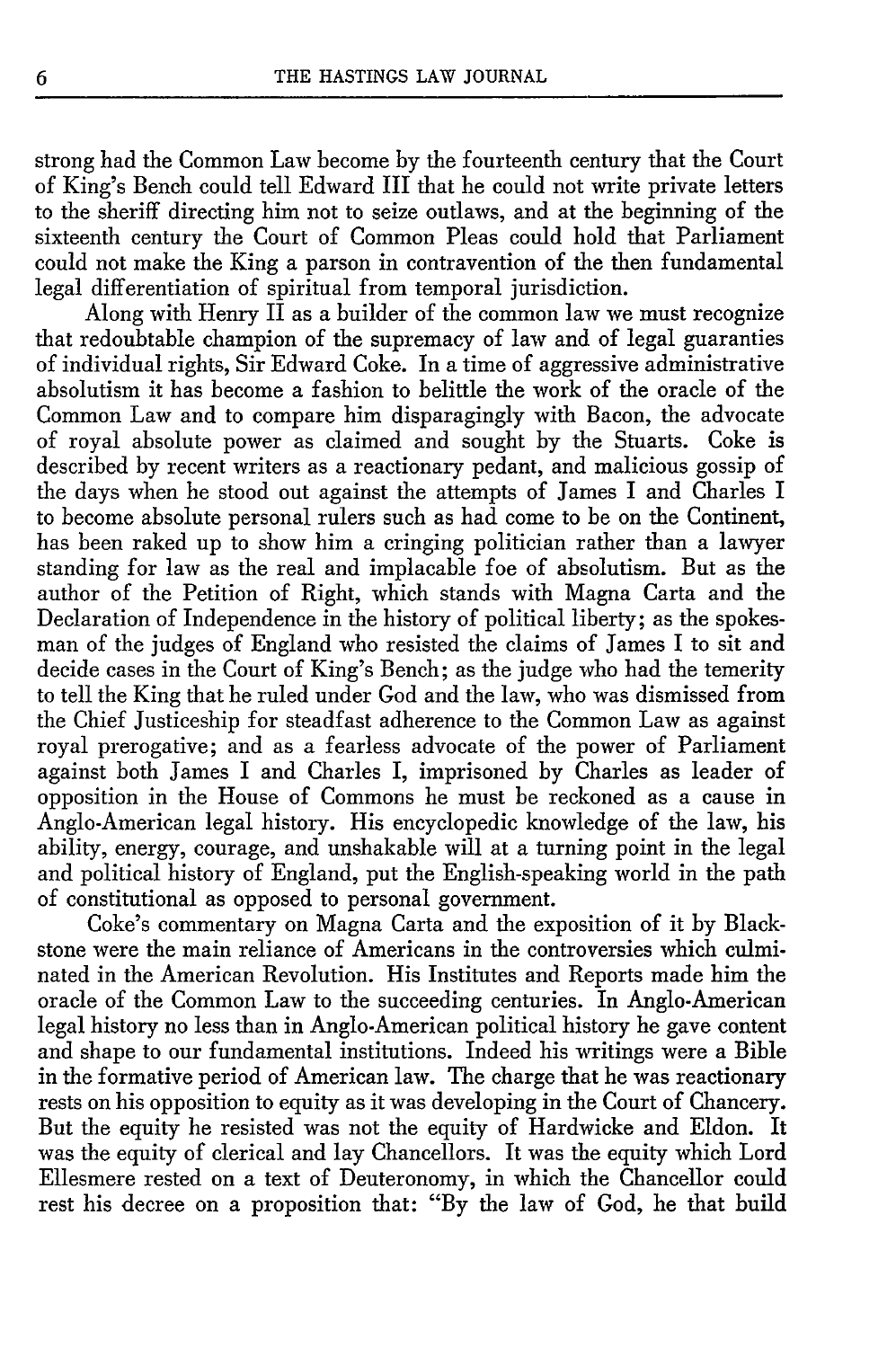a house ought to dwell in it; and he that plants a vineyard ought to gather the grapes thereof." It was the equity of which Seldon wrote later comparing the Chancellor's conscience, as a measure of exercise of his jurisdiction, with the length of his foot. The equity systematized by Common-law lawyers as Chancellors was yet to come.

As American law developed in the formative era from independence to the Civil War we may see great lawyers shaping the legal polity made possible by Henry II and established as what was to be the law of the Englishspeaking world by Sir Edward Coke. Bentham says that the Common Law is manufactured by "Judge & Company." A great judge sitting in an ultimate court of review and a great lawyer appearing before him as advocate may put the law of a new jurisdiction upon an enduring foundation. The Constitution of the United States, pronouncing itself in words taken from Magna Carta and given meaning by Coke the "supreme law of the land," was made to give a solid legal structure of constitutional democracy for federal government of what was to be a country of Continental domain by the Supreme Court of the United States. No country of continental extent has been able to endure except under an autocracy or else as a federal government. It was a mighty legal-political achievement to develop the Constitution of the United States as a legal document which could later stand the strain of the Civil War and maintain itself in the melting pot of races in a land grown from thirteen to forty-eight states, from a fringe of small commonwealths along the Atlantic Coast to one of the great powers of the world, from a pioneer, rural, agricultural to an urban industrial society. In the formative time of our Constitutional Law a great judge and a great advocate appearing before him, both great lawyers, were the chief actors in making the medieval doctrine of supremacy of the law, given life by Coke, take on new and long life in a new world. John Marshall and Daniel Webster give point to Bentham's saying about "Judge & Company." Bentham believed that law making should take the form of legislation. He persistently attacked the Common Law as formed or made by judicial decision. But no legislation has been more enduring than the constitutional law developed by our Supreme Court in the formative era. Some things built upon that foundation in a later time have fallen. Some things built in their place recently may not endure. But the work of the great lawyer stands.

Maitland told us that taught law is tough law. The vitality of the Common Law is in large part due to the circumstance that it has been taught almost from the beginning. 'There are other causes of its coming to be a law of the world. But what gave it life and enabled it to prevail in the critical period of legal development in America, in the fore part of the nineteenth century, in the time of apprentice training of lawyers, was that English Common Law was the only system that was or could be taught to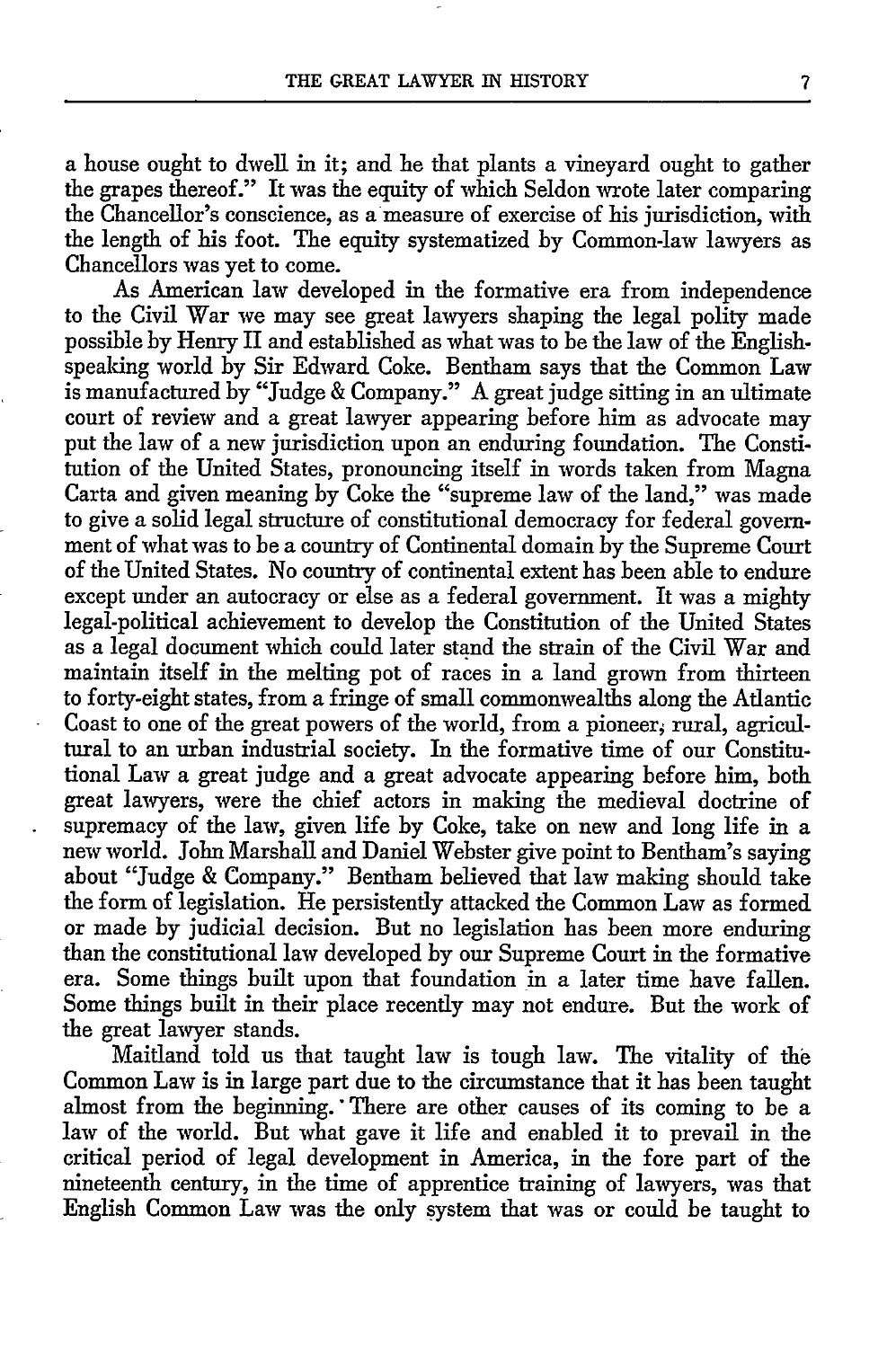young men studying for the bar with the books at hand in law office or lawoffice type of law-school. That the Common Law could be taught, and taught so as to arouse enthusiastic belief in it, was due above all to the writing of two other great lawyers, James Kent and Joseph Story.

Four very real dangers were overcome in three-quarters of a century of development of the Common Law in America. More than once very little would have sufficed to turn the current of American law in another direction. These dangers were: (1) The danger of a general reception of French law; (2) The danger of a debasement of the law through an untrained judiciary in the earlier part of the century and an elective and to some extent political judiciary after 1845; (3) The danger of premature and crude codification during the legislative reform movement which came to an end about 1875; and (4) the danger of loss of unity and development of separate local systems which was not wholly at an end till the close of the nineteenth century.

As late as 1856 Sir Henry Maine believed that a reception of a French or of a Roman-French law was taking place in America. That there had been a real threat of such a reception is clear enough when we read the older American law reports, particularly those of New York. But when Maine wrote in 1856 that danger was over. The Anglo-American is averse to authorities in a foreign tongue. Few American judges and lawyers who would have liked to make use of the Civil Law were able to do so effectively. Such translations of French texts as were made came too late. Before they were available Kent and Story had presented what was in substance sound Common Law in a systematic, ordered, reasoned fashion which appealed to the bar and to the courts.

A second danger, that the common law would prove inadequate, when administered by an untrained judiciary in some of the states in the earlier years after the Revolution and in the last half of the nineteenth century by an elective and to some extent political judiciary, was overcome by strong courts in the states of chief influence manned by appointed judges among whom are most of the great names in American judicial history. Before the short-term elective judges had become the rule these other judges had done their work so well that with the aid of the great textbooks of that time sound common law now was accessible in understandable form everywhere.

Along with the change in the tenure and mode of choice of the judiciary came a period of legislation and a demand for codification. This had been heard to some extent from the beginning. John Adams had repudiated the common law before the Revolution. Jefferson insisted, contrary to the general legal doctrine, that the Colonists had not brought the common law over with them. Many believed that a complete code was possible which once for all should provide in advance the one right decision for every possible controversy. Had such men as Kent and Story allowed their good sense to be over-